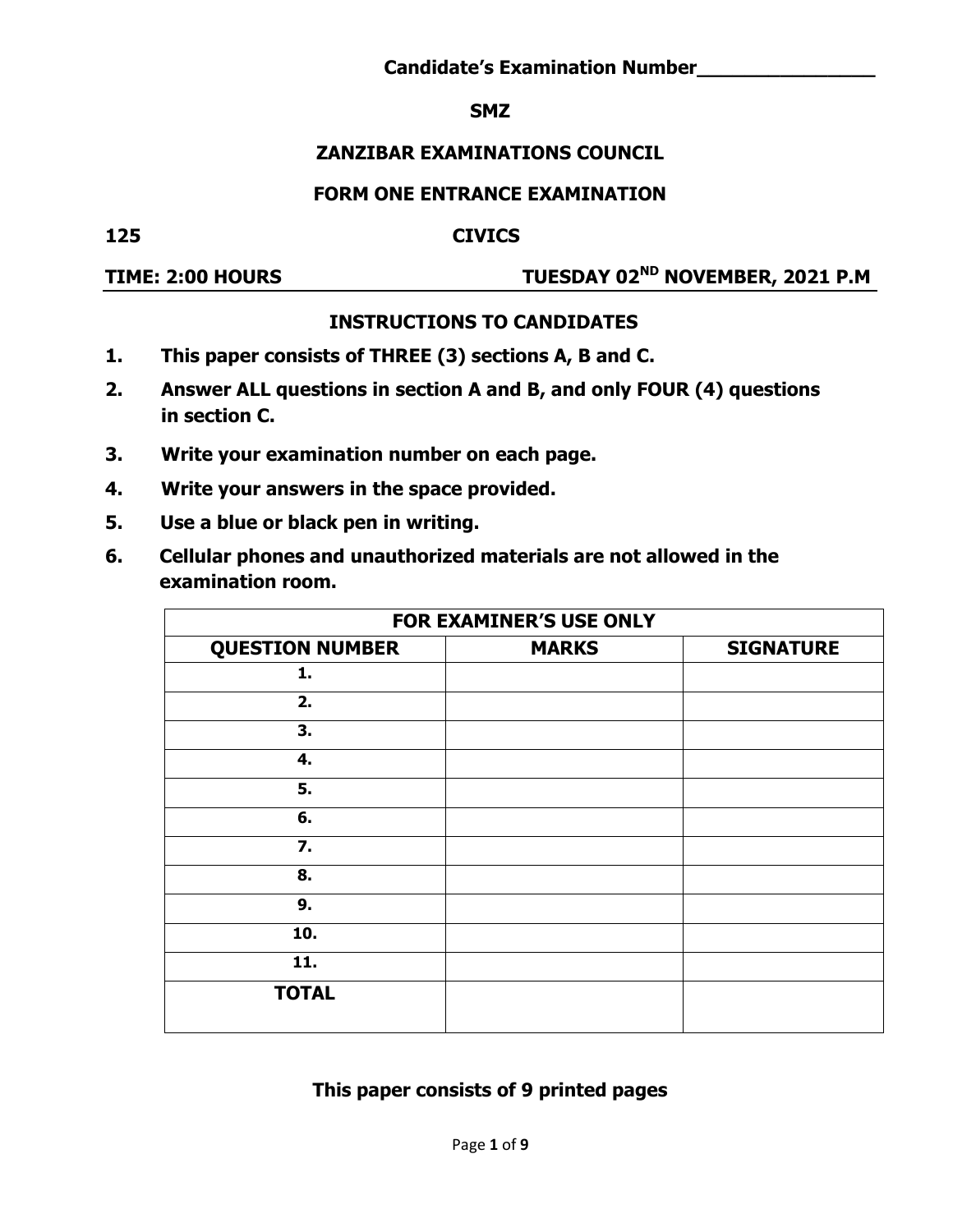|    |       |    |                                                                      |    | <b>SECTION A: (40 Marks)</b> |    |            |                                       |    |    |             |
|----|-------|----|----------------------------------------------------------------------|----|------------------------------|----|------------|---------------------------------------|----|----|-------------|
|    |       |    |                                                                      |    |                              |    |            | Answer ALL questions in this section. |    |    |             |
| 1. |       |    | Choose the correct answer and write its letter in the table below.   |    |                              |    |            |                                       |    |    |             |
|    | i)    |    | In Tanzania HIV/AIDS was discovered in                               |    |                              |    |            |                                       |    |    |             |
|    |       | A: | 1983                                                                 | B: | 1980                         |    | C:         | 1998                                  |    | D: | 1990        |
|    | ii)   |    | The first multiparty general election in Tanzania was held in        |    |                              |    |            |                                       |    |    |             |
|    |       | А: | 1992                                                                 | B: | 2000                         |    | C:         | 1995                                  |    | D: | 2005        |
|    | iii)  |    | The headquarter of Southern African Development Community is in      |    |                              |    |            |                                       |    |    |             |
|    |       | А: | <b>Botswana</b>                                                      | B: | Kenya                        |    |            | Lesotho<br>C:                         |    | D: | Tanzania    |
|    | iv)   |    | The function of the Parliament of the United Republic of Tanzania is |    |                              |    |            |                                       |    |    |             |
|    |       | А: | To defend the country                                                |    |                              |    |            |                                       |    |    |             |
|    |       | B: | To make the laws of the country                                      |    |                              |    |            |                                       |    |    |             |
|    |       | C: | To resolve conflicts of the country                                  |    |                              |    |            |                                       |    |    |             |
|    |       | D: | To interpret laws of the country                                     |    |                              |    |            |                                       |    |    |             |
|    | V)    |    | The Districts of South Region Pemba are                              |    |                              |    |            |                                       |    |    |             |
|    |       | А: | Five                                                                 |    |                              | B: | <b>Six</b> |                                       |    |    |             |
|    |       | C: | <b>Three</b>                                                         |    |                              | D: | Two        |                                       |    |    |             |
|    | vi)   |    | The head of Court of Appeal is                                       |    |                              |    |            |                                       |    |    |             |
|    |       | А: | <b>Chief Justice</b>                                                 |    |                              | B: |            | Prime minister                        |    |    |             |
|    |       | C: | Speaker                                                              |    |                              | D: |            | <b>Vice President</b>                 |    |    |             |
|    | vii)  |    | One of the functions of TAKUKURU is to                               |    |                              |    |            |                                       |    |    |             |
|    |       | А: | Control smuggles                                                     |    |                              |    | B:         | Fight against corruption              |    |    |             |
|    |       | C: | Monitor the laws of the country                                      |    |                              |    | D:         | Protect natural resource              |    |    |             |
|    | viii) |    | The abbreviation of the Tanzania People's Defense Forces is          |    |                              |    |            |                                       |    |    |             |
|    |       | А: | <b>TDPF</b>                                                          | В: | <b>TFDP</b>                  |    | C:         | <b>TPDF</b>                           | D: |    | <b>TPFD</b> |

**Candidate's Examination Number\_\_\_\_\_\_\_\_\_\_\_\_\_\_\_**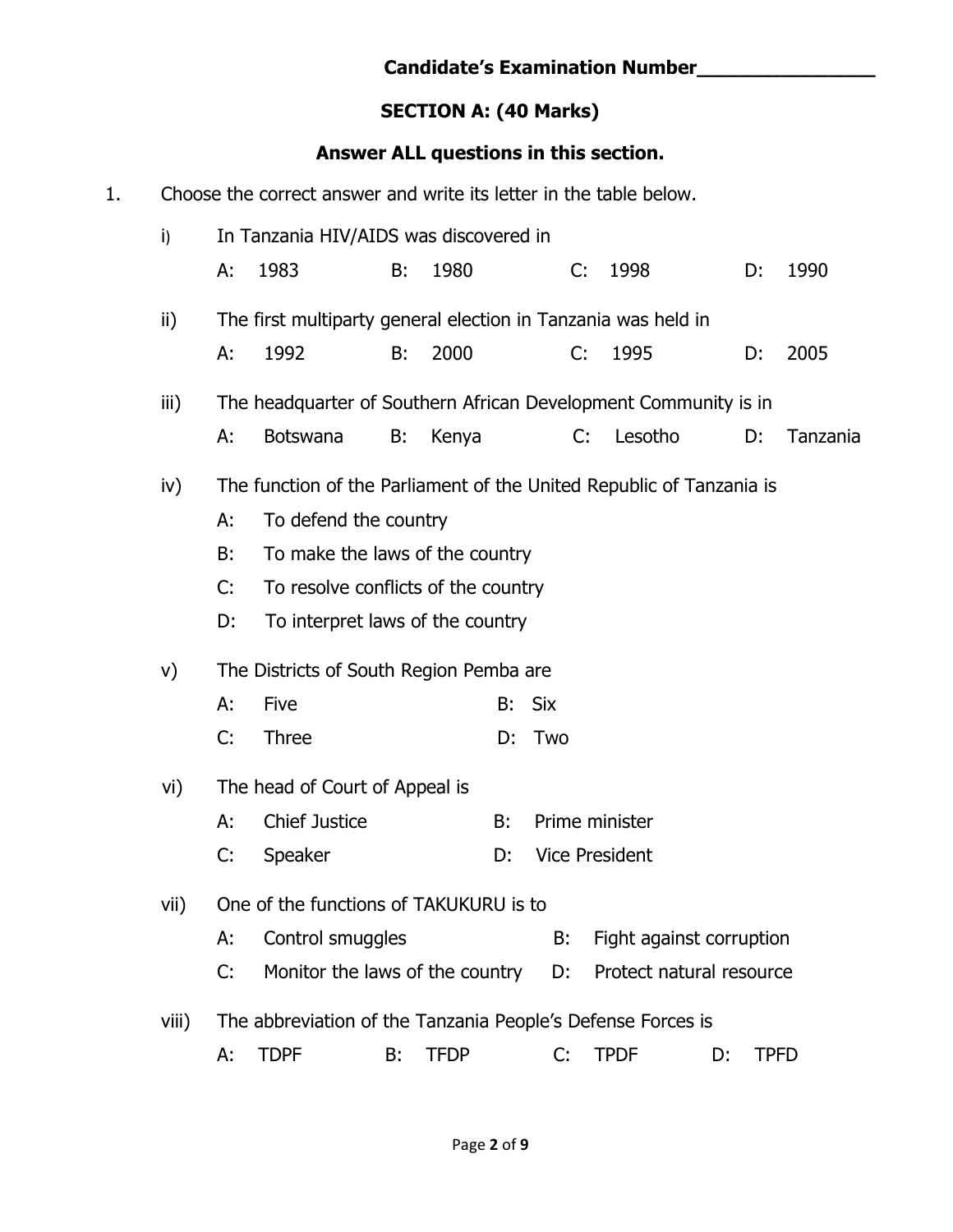# **Candidate's Examination Number\_\_\_\_\_\_\_\_\_\_\_\_\_\_\_**

- ix) The state of being male or female is known as
	- A: Cooperation B: Gender C: Relationship D: Sex
- x) The United Nations Agency which deals with refugees is called

A: IMF B: OAU C: UNHCR D: UNESCO

#### **ANSWERS**

| <b>11</b> | - iii | . .<br>$\mathbf{N}$ | $\mathbf{V}$ | $\overline{\mathsf{v}}$ is the set of $\overline{\mathsf{v}}$ | vii | viii | $\ddot{\phantom{1}}$ |
|-----------|-------|---------------------|--------------|---------------------------------------------------------------|-----|------|----------------------|
|           |       |                     |              |                                                               |     |      |                      |

- 2. Write **TRUE** if the statement is correct or **FALSE** if the statement is incorrect in the table below.
	- i) The Constitution is the basic procedure that sets out the terms of human relations and their essentials.
	- ii) Free education in Zanzibar is celebrated every  $23<sup>rd</sup>$  of September.
	- iii) Poor agreements on personal interests bring development to the nation.
	- iv) One of the functions of the Zanzibar Constitution is to provide system of law in the country.
	- v) One of the criteria of being Zanzibarian is to be a member of the House of Representatives.
	- vi) The Minister of Education Zanzibar in 2015 was Honorable Omar Ramadhan Mapuri.
	- vii) The first president of Zanzibar was Honorable Amani Abeid Karume.
	- viii) The main objective of the court in the country is to provide justice to all citizens.
	- ix) The Speaker of the House of Representatives is elected by the members of the parliament.
	- x) Good governance is a democratic leadership which follows the law of country.

#### **ANSWERS**

|  | -111<br> |  | . | vii<br>- - - | viii<br>VIII | $ -$ |  |
|--|----------|--|---|--------------|--------------|------|--|
|  |          |  |   |              |              |      |  |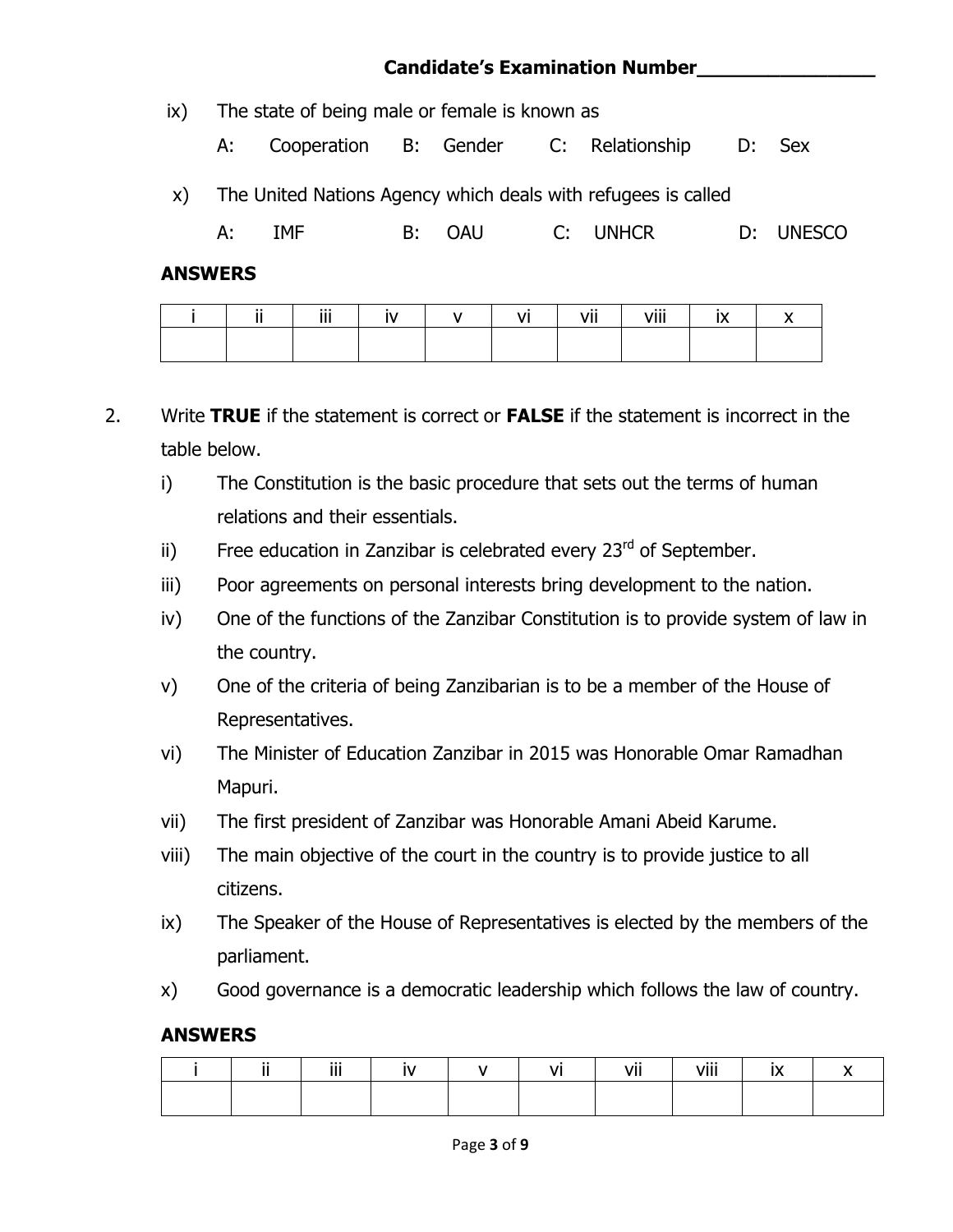# **Candidate's Examination Number\_\_\_\_\_\_\_\_\_\_\_\_\_\_\_**

# **SECTION B: (40 Marks)**

# **Answer ALL questions in this section.**

3. Match the abbreviations from **LIST A** with their long forms from **LIST B.** Write the letter of the correct answer in the table below.

|      | <b>LIST A</b> | <b>LIST B</b>                             |
|------|---------------|-------------------------------------------|
|      | <b>AU</b>     | A. East African Community                 |
| ii.  | <b>FAO</b>    | <b>B.</b> United Nations                  |
| iii. | <b>EAC</b>    | C. Southern African Development Community |
| iv.  | UN            | D. The Southern African Union             |
| v.   | <b>SADC</b>   | E. The Food Agriculture Organization      |
|      |               | F. East African Union                     |
|      |               | G. African Union                          |

#### **ANSWERS**

4. Fill in the blanks by using the words given in brackets.

# **(Gender, President, Defend, Youths, Head Teacher)**

- a. The main users and victims of drugs abuse are **The main users and victims** of drugs abuse are
- b. The meetings of Cabinet in United Republic of Tanzania are led by
- c. The social relationships between males and females are called  $\blacksquare$

 $\overline{\phantom{a}}$  ,  $\overline{\phantom{a}}$  ,  $\overline{\phantom{a}}$  ,  $\overline{\phantom{a}}$  ,  $\overline{\phantom{a}}$  ,  $\overline{\phantom{a}}$  ,  $\overline{\phantom{a}}$  ,  $\overline{\phantom{a}}$  ,  $\overline{\phantom{a}}$  ,  $\overline{\phantom{a}}$  ,  $\overline{\phantom{a}}$  ,  $\overline{\phantom{a}}$  ,  $\overline{\phantom{a}}$  ,  $\overline{\phantom{a}}$  ,  $\overline{\phantom{a}}$  ,  $\overline{\phantom{a}}$ 

d. The top leader at the school level is \_\_\_\_\_\_\_\_\_\_\_\_\_\_\_\_\_\_\_\_\_\_\_\_\_\_\_\_\_\_\_\_\_\_.

\_\_\_\_\_\_\_\_\_\_\_\_\_\_\_\_\_\_\_\_\_\_\_\_\_\_\_\_\_\_\_\_\_\_\_\_\_\_\_\_\_\_\_\_\_\_\_\_\_\_\_\_\_\_\_\_\_\_\_\_\_\_\_\_

\_\_\_\_\_\_\_\_\_\_\_\_\_\_\_\_\_\_\_\_\_\_\_\_\_\_\_\_\_\_\_\_\_\_\_\_\_\_\_\_\_\_\_\_\_\_\_\_\_\_\_\_\_\_\_\_\_\_\_\_\_\_\_\_

\_\_\_\_\_\_\_\_\_\_\_\_\_\_\_\_\_\_\_\_\_\_\_\_\_\_\_\_\_\_\_\_\_\_\_\_\_\_\_\_\_\_\_\_\_\_\_\_\_\_\_\_\_\_\_\_\_\_\_\_\_\_\_\_

\_\_\_\_\_\_\_\_\_\_\_\_\_\_\_\_\_\_\_\_\_\_\_\_\_\_\_\_\_\_\_\_\_\_\_\_\_\_\_\_\_\_\_\_\_\_\_\_\_\_\_\_\_\_\_\_\_\_\_\_\_\_\_\_

- e. To keep a country safe from enemies is to \_\_\_\_\_\_\_\_\_\_\_\_\_\_\_\_\_\_\_\_\_\_\_\_\_\_\_\_\_\_\_.
- 5. Answer the following questions in short.
	- a. Write down the meaning of direct democracy.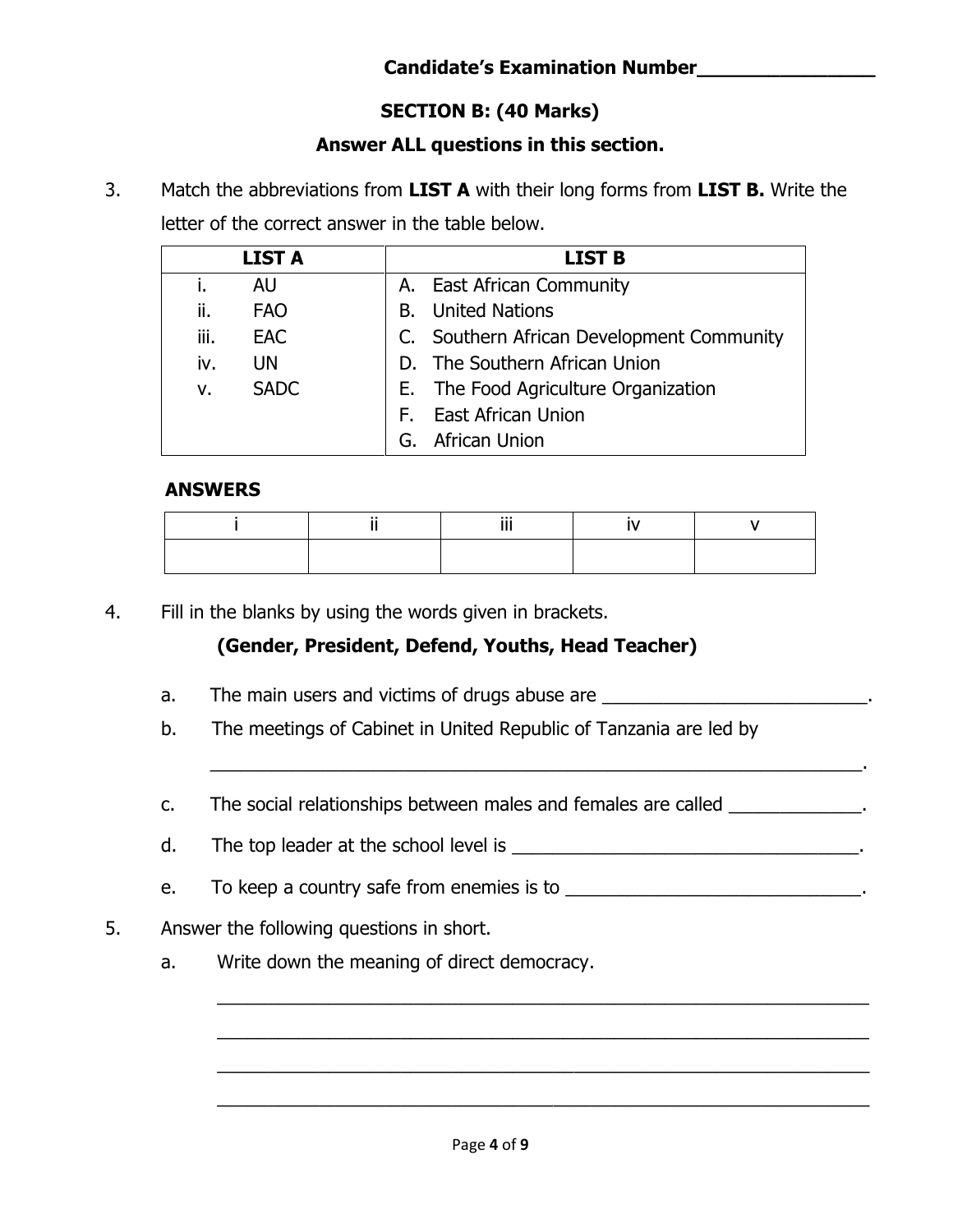|     | Define the term "written constitution".                                 |
|-----|-------------------------------------------------------------------------|
|     | Name two (2) types of laws.                                             |
|     | Identify two (2) ways that can be used to avoid from sexual harassment. |
| i.  |                                                                         |
|     |                                                                         |
| ii. |                                                                         |
| i.  | Name two (2) functions of mass media.                                   |

# **SECTION C: (40 Marks)**

Answer any FOUR (4) questions in this section.

6. Explain four (4) ways in which citizens can participate in defense and security of property at family level.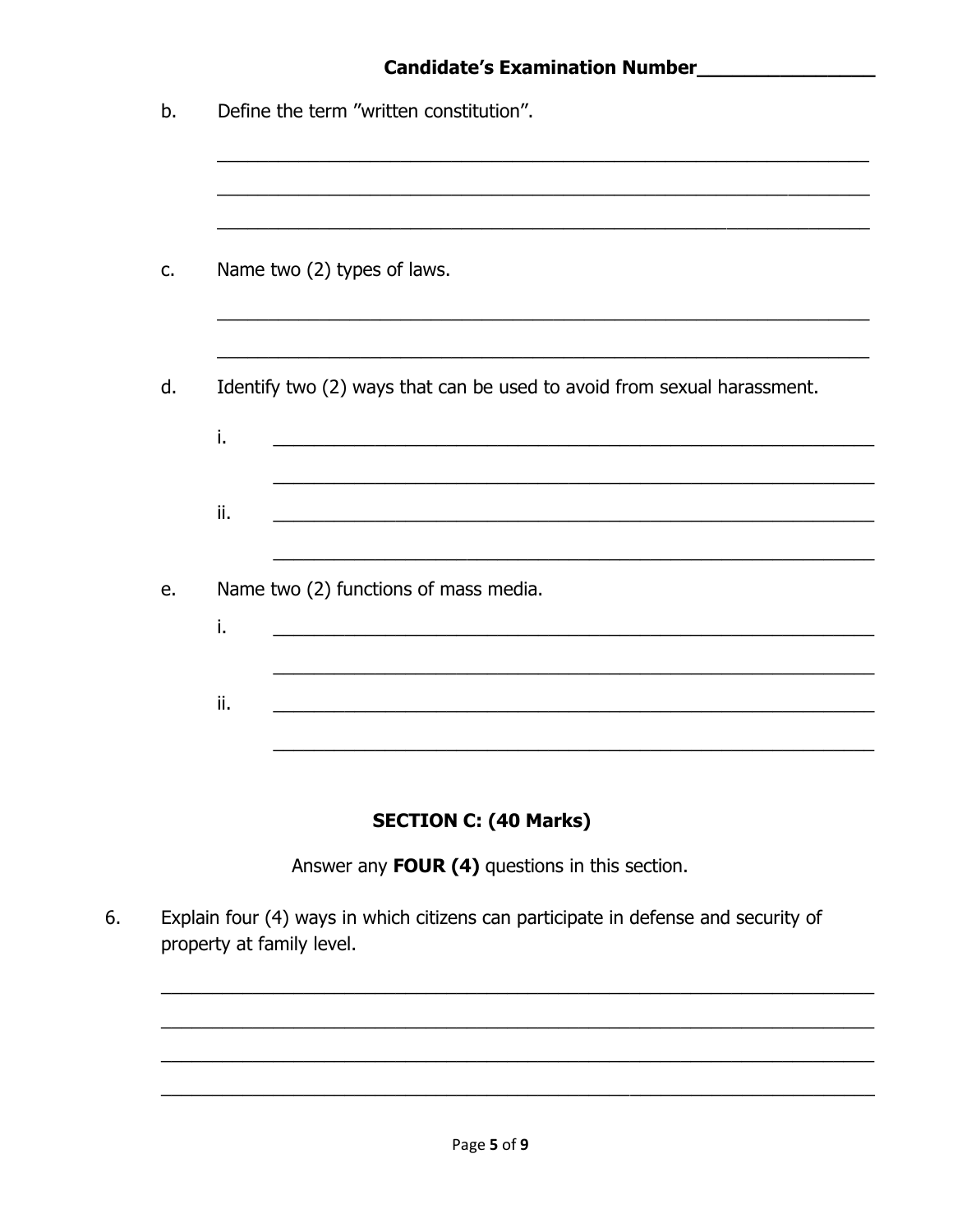| Discuss four (4) challenges of the East African Community. |
|------------------------------------------------------------|
|                                                            |
|                                                            |
|                                                            |
|                                                            |
|                                                            |
|                                                            |
|                                                            |
|                                                            |
|                                                            |
|                                                            |
|                                                            |
|                                                            |
|                                                            |
|                                                            |
|                                                            |
|                                                            |
|                                                            |
|                                                            |
|                                                            |
|                                                            |
|                                                            |
|                                                            |

7.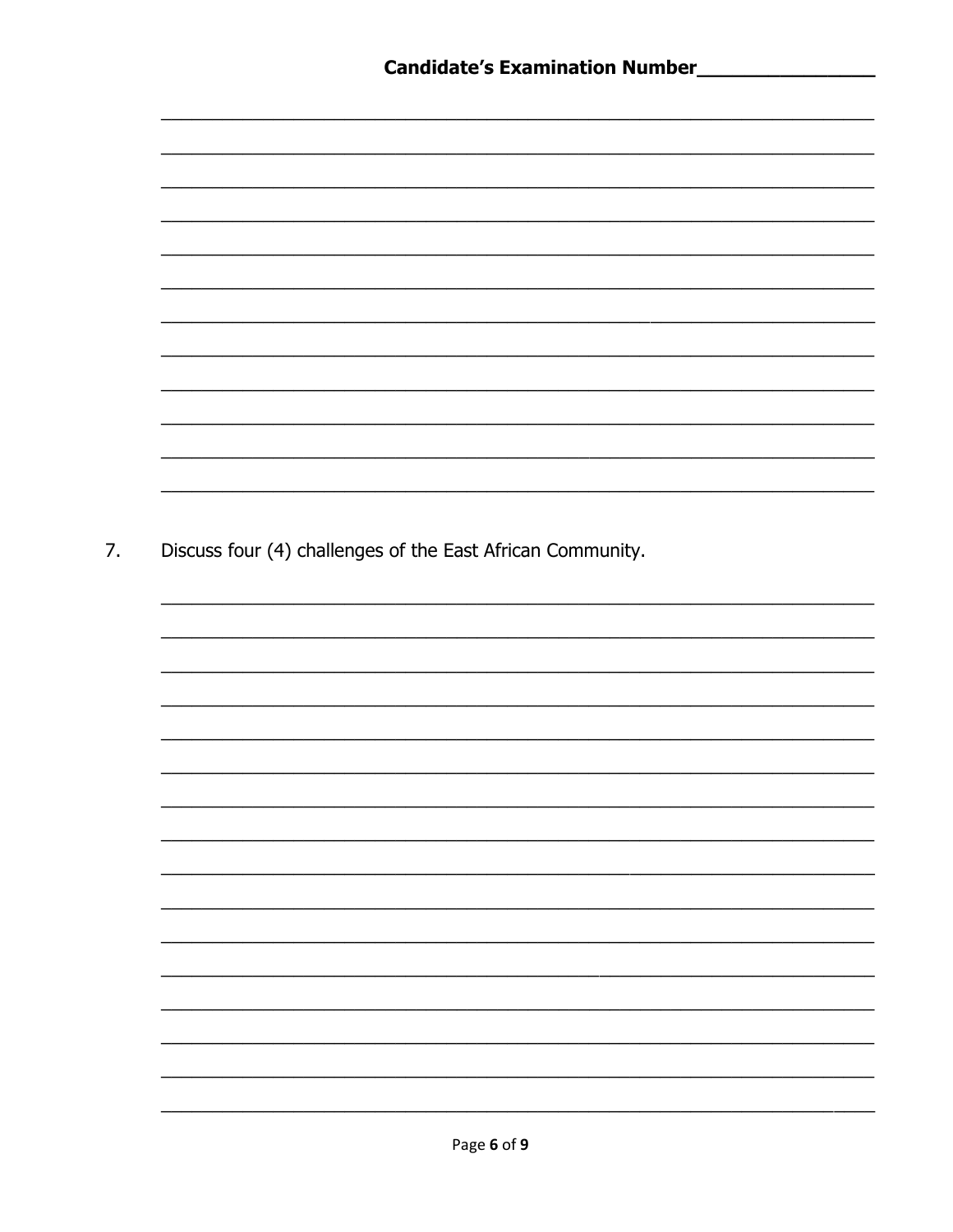Analyze four (4) benefits of globalization in Tanzania. 8.

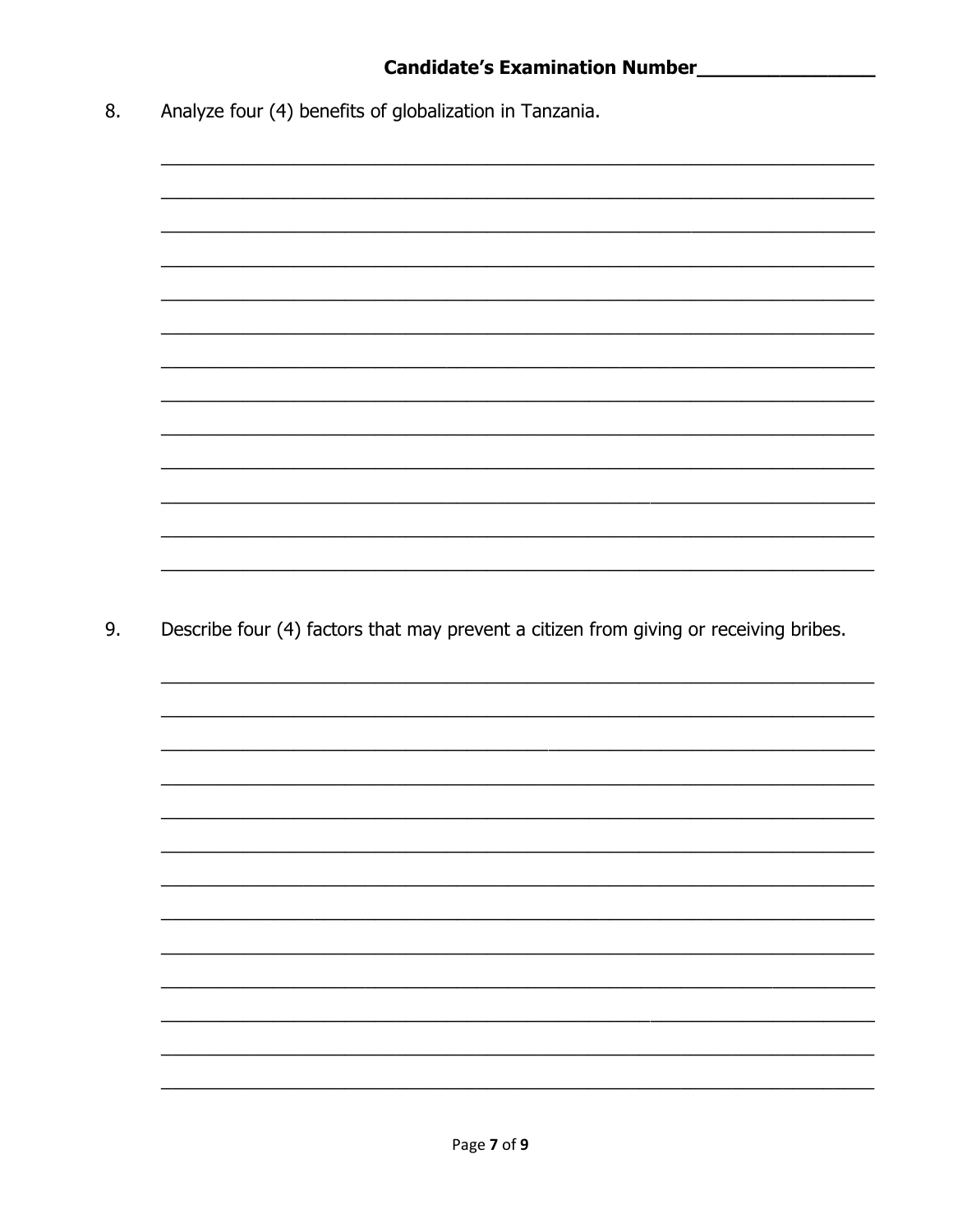Explain four (4) principles of democracy.  $10.$